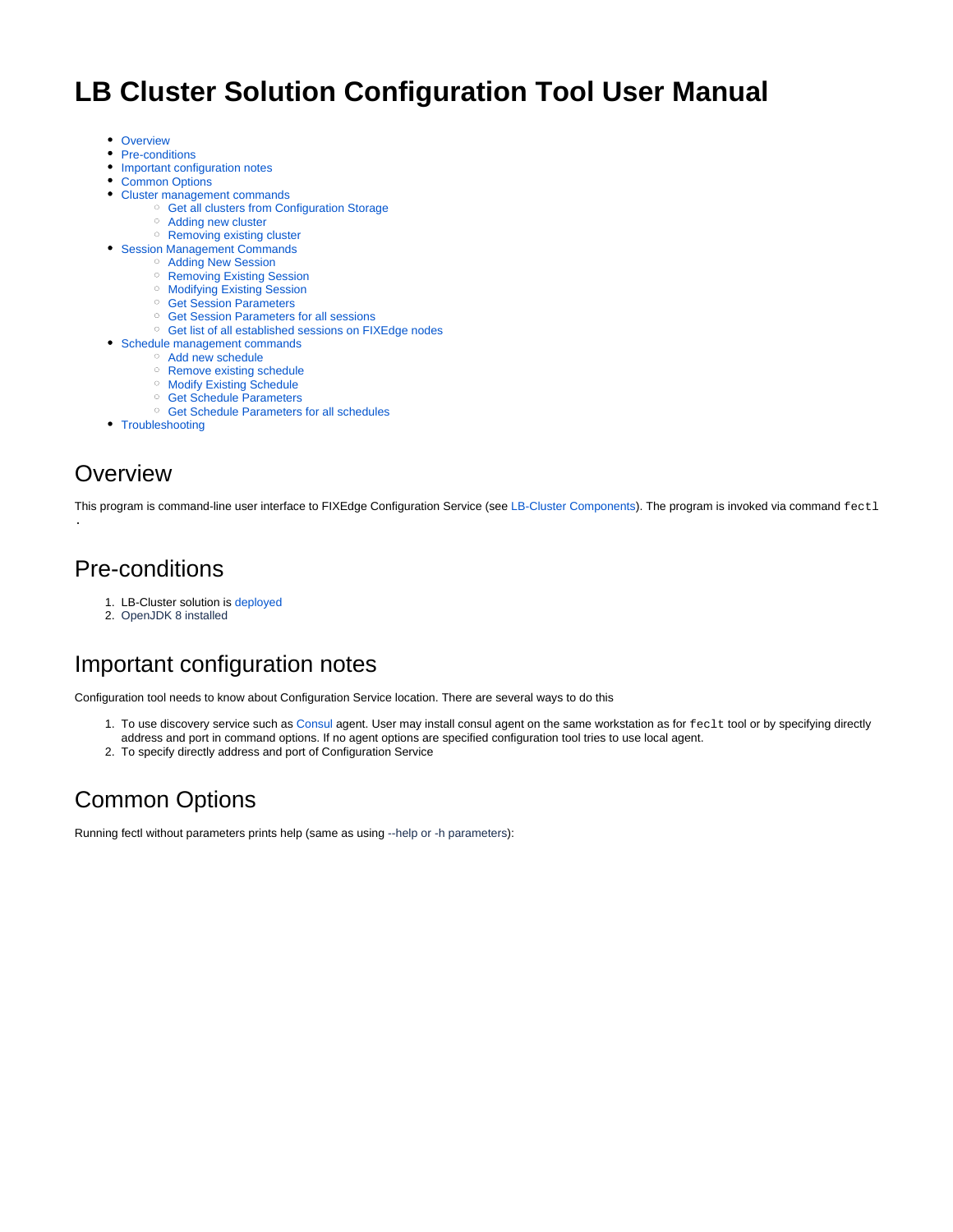### **Command options**

~]\$ fectl

| FixEdge Configuration Tool                           |                                                                        |
|------------------------------------------------------|------------------------------------------------------------------------|
| Usage: fectl [-dhV] [COMMAND]                        |                                                                        |
| -d, --debug Enable printing of stacktrace on errors. |                                                                        |
| -h, --help Show this help message and exit.          |                                                                        |
| -V, --version Print version information and exit.    |                                                                        |
| Commands:                                            |                                                                        |
| add-session                                          | Adds session to FE cluster                                             |
| remove-session                                       | Removes session from FE cluster                                        |
| edit-session                                         | Edit session from FE cluster                                           |
| qet-all-sessions                                     | Returns all sessions for cluster from                                  |
|                                                      | Configuration Storage                                                  |
| get-session                                          | Returns session for cluster from Configuration                         |
|                                                      | Storage                                                                |
| add-schedule                                         | Adds schedule to FE cluster                                            |
| remove-schedule                                      | Removes schedule from FE cluster                                       |
| edit-schedule                                        | Edit schedule from FE cluster                                          |
| qet-all-schedules                                    | Return all schedules from FE cluster                                   |
| qet-schedule                                         | Returns schedule for cluster from Configuration                        |
|                                                      | Storage                                                                |
|                                                      | get-all-established-sessions Returns all established session from each |
|                                                      | FIXEdge nodes                                                          |
| qet-all-clusters                                     | Returns all clusters from Configuration Storage                        |
| add-cluster                                          | Creates new cluster instance                                           |
| remove-cluster                                       | Removes cluster instance from the storage                              |
|                                                      |                                                                        |

<span id="page-1-0"></span>

| command<br>option                                                                | required                                             | description                                                                                                                                                                                                                  |
|----------------------------------------------------------------------------------|------------------------------------------------------|------------------------------------------------------------------------------------------------------------------------------------------------------------------------------------------------------------------------------|
| --help<br>-h                                                                     | No                                                   | print help message and exit. This option can be passed to fect1 or its subcommand. In the latter<br>case the help message will describe the selected subcommand.                                                             |
| cluster= <cluster<br>name&gt;<br/>-c=<cluster nam<br="">e</cluster></cluster<br> | Yes for all subcommands<br>(except get-all-clusters) | specifies cluster name to use.                                                                                                                                                                                               |
| discovery= <value></value>                                                       | No                                                   | specifies service discovery method to locate the Configuration Service.<br>Valid values: consul (default), nop                                                                                                               |
| --consul-<br>agent= <host>:<br/><port></port></host>                             | <b>No</b>                                            | specifies host and port of the Consul agent to use when service discovery method is set to consul<br>or left unspecified. By default local Consul agent is used.<br>default port is 8500                                     |
| --service-<br>$host = <$ host $>$                                                | No                                                   | specifies host of the Consul agent to use when service discovery method is set to consul or left<br>unspecified. By default local Consul agent is used.                                                                      |
| --service-<br>port= <port></port>                                                | No                                                   | specifies port of the Consul agent to use when service discovery method is set to consul or left<br>unspecified. By default local Consul agent is used.<br>If user does not use automatic discovery then --service-port=8787 |
| --verbose                                                                        | No                                                   | write Configuration Service response to standard output.                                                                                                                                                                     |
| --debug<br>-d                                                                    | No                                                   | Enable printing of stacktrace on errors.                                                                                                                                                                                     |
| --version<br>$-V$                                                                | No                                                   | Print version information and exit.                                                                                                                                                                                          |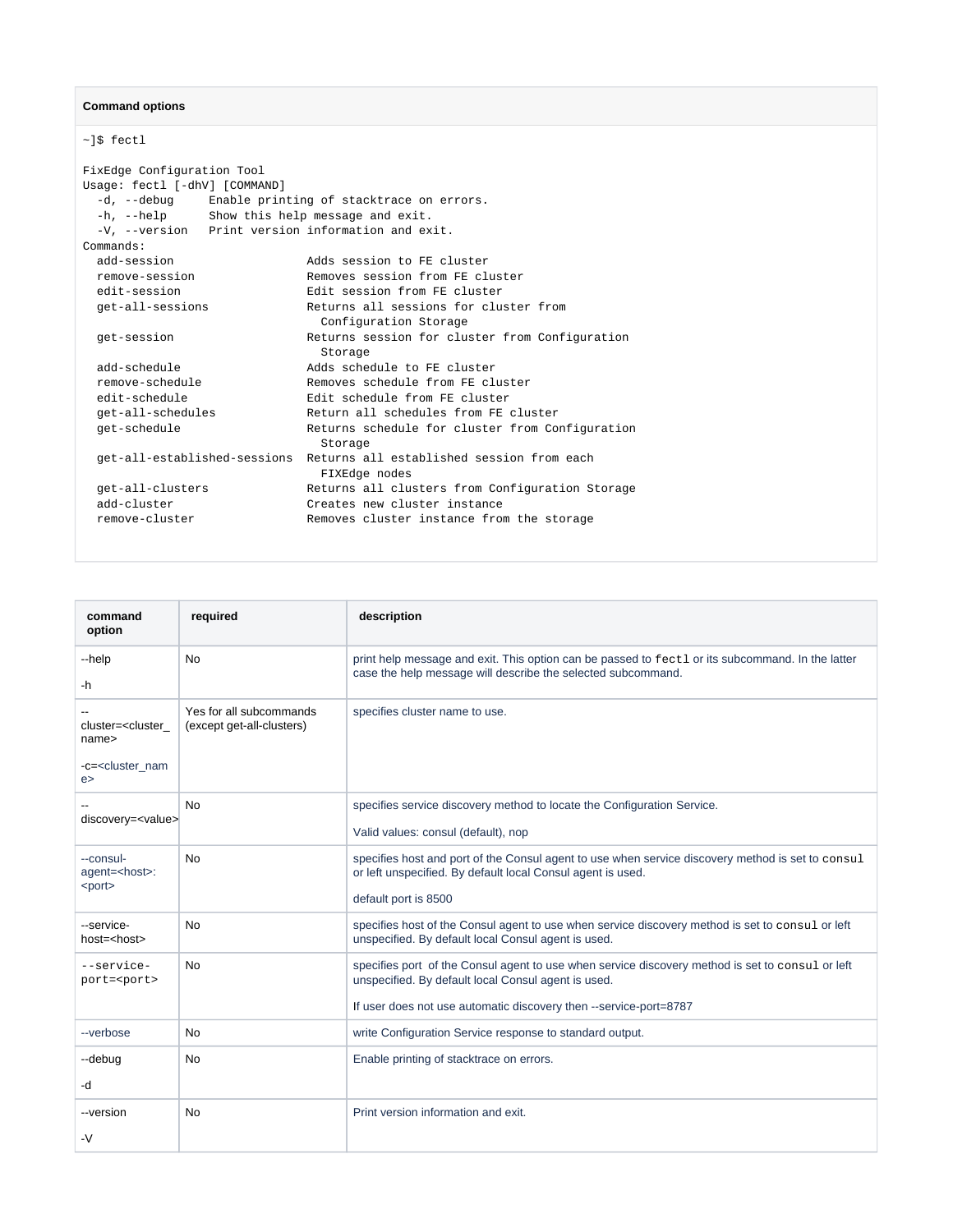# Cluster management commands

# <span id="page-2-0"></span>Get all clusters from Configuration Storage

Subcommand: get-all-clusters

Description: command is used to get list of clusters

**Example1:** to get all clusters run command:

fectl get-all-clusters

Command output example:

| command output                            |                                          |  |  |  |  |  |
|-------------------------------------------|------------------------------------------|--|--|--|--|--|
| ClusterName<br>FIXEdge-Java-1<br>FixEdge1 | ClusterType<br>FIX_EDGE_JAVA<br>FIX_EDGE |  |  |  |  |  |

## <span id="page-2-1"></span>Adding new cluster

Subcommand: add-cluster

Description: command is used to add new cluster.

| command option                             | required | description                    |
|--------------------------------------------|----------|--------------------------------|
| --clusterName= <cluster name=""></cluster> | Yes      | Specifies cluster name to use. |
| -c= <cluster_name>a</cluster_name>         |          |                                |
| --clusterType= <cluster type=""></cluster> | Yes      | Specifies cluster type to use. |
| -t= <cluster_type></cluster_type>          |          | Available types:               |
|                                            |          | • FIX EDGE<br>• FIX EDGE JAVA  |

**Example1:** to add cluster run command:

For FIX\_EDGE type

fectl add-cluster --clusterName=FIXEdge2 --clusterType=FIX\_EDGE

• For FIX\_EDGE\_JAVA type

fectl add-cluster --clusterName=FIXEdge-Java-2 --clusterType=FIX\_EDGE\_JAVA

### <span id="page-2-2"></span>Removing existing cluster

Subcommand: remove-cluster

Description: command is used to remove cluster.

| command option                         | required | description                    |
|----------------------------------------|----------|--------------------------------|
| --cluster= <cluster name=""></cluster> | Yes      | specifies cluster name to use. |
| -c= <cluster_name>a</cluster_name>     |          |                                |

#### <span id="page-2-3"></span>**Example1:** to remove cluster run command:

fectl remove-cluster --cluster=Test-Cluster-Name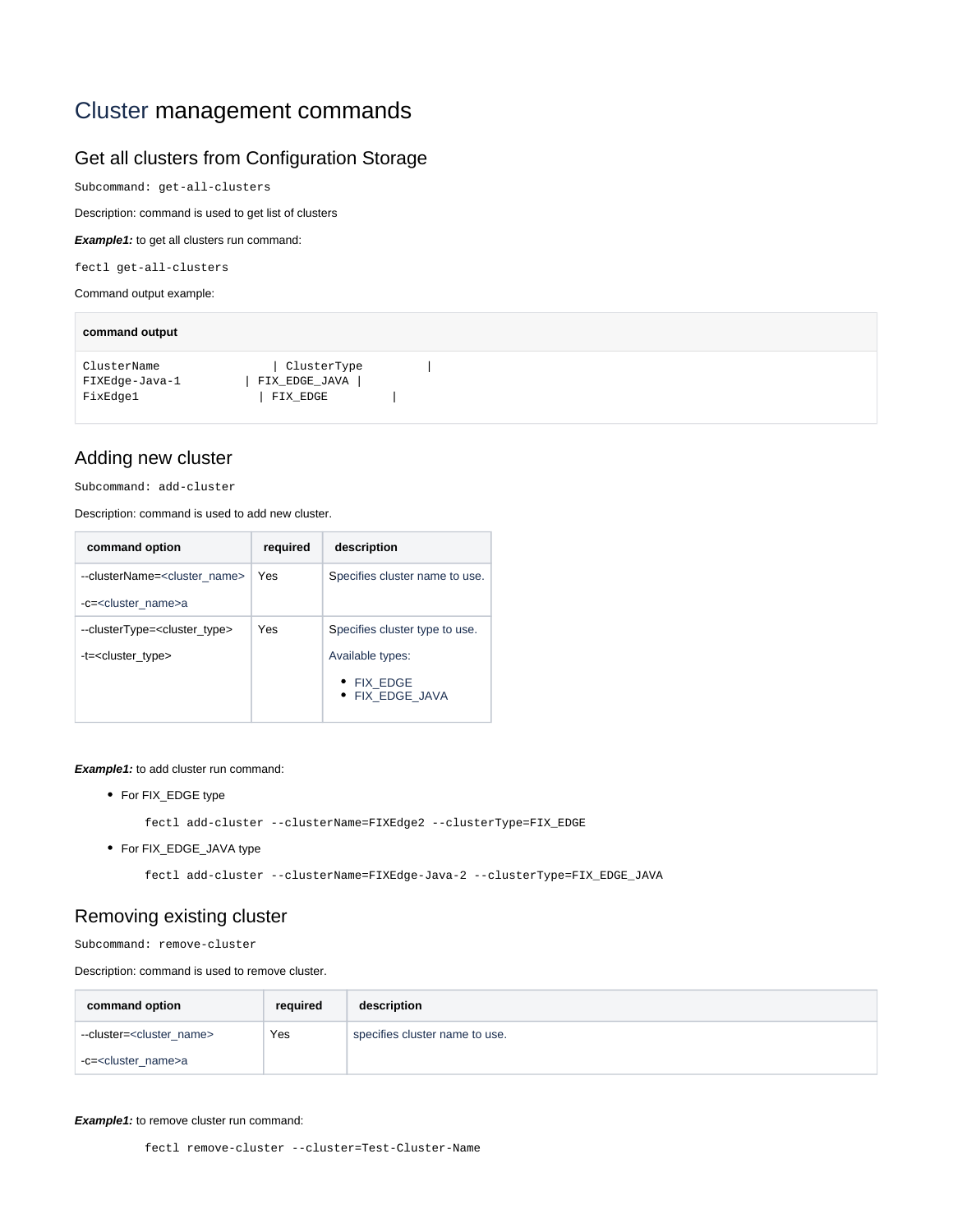# Session Management Commands

ConfiguredName (for FixEdge C++) / sessionID (for FixEdge Java) is used as a unique session identity for all session management commands.

### <span id="page-3-0"></span>Adding New Session

Subcommand: add-session

Description: command is used to add new session to Cluster. User have to prepare file in JSON format with all required session parameters.

The minimal set of parameters for acceptor sessions is:

- for FixEdge C++ SenderCompID, TargetCompID, Role, ConfiguredName, Version, StorageType
- for FixEdge Java sessionID, senderCompID, targetCompID, fixVersion

| command option                                                              | required | description                                                |
|-----------------------------------------------------------------------------|----------|------------------------------------------------------------|
| --cluster= <cluster name=""><br/>-c=<cluster_name></cluster_name></cluster> | Yes      | specifies cluster name to use.                             |
| -f= <file_path><br/>--file=<file_path></file_path></file_path>              | Yes      | Session definition file in JSON format, e.g.: session.json |

#### Session definition file template for FixEdge C++ looks as follows:

### **Session parameters**

```
{
  "ActiveConnection": "PRIMARY",
  "AppProtocolBaseVersion": "FIX44",
   "ConfiguredName": "TestFIXAcceptor",
   "CustomVersion": "",
   "ExtraParams": {
     "AggressiveReceiveDelay": 500,
     "AllowMessageWithoutPossDupFlag": false,
     "ConnectAddress": "",
     "ConnectPort": 0,
     "CpuAffinity": 0,
     "CustomSessionType": "GENERIC",
     "CyclicSwitchBackupConnection": false,
     "DeliverAppMessagesOutOfOrder": false,
     "DisableTCPBuffer": false,
     "EnableAutoSwitchToBackupConnection": false,
     "EnableMessageRejecting": false,
     "EncryptMethod": "NONE",
     "FixKey": "",
     "ForceSeqNumReset": "OFF",
     "ForcedReconnect": false,
     "GenerateCheckSum": true,
     "HandleSeqNumAtLogon": false,
     "HiddenLogonCredentials": false,
     "IgnoreSeqNumTooLowAtLogon": false,
     "IntradayLogoutToleranceMode": true,
     "KeepConnectionState": true,
     "LogIncomingMessages": true,
     "LogonMessageSessionQualifierTag": 0,
     "MaskedTags": [
      "554",
       "925"
     ],
     "MaxMessagesAmountInBunch": 0,
     "MessagesStorageSize": 20000,
     "Password": "AcceptorPassword",
```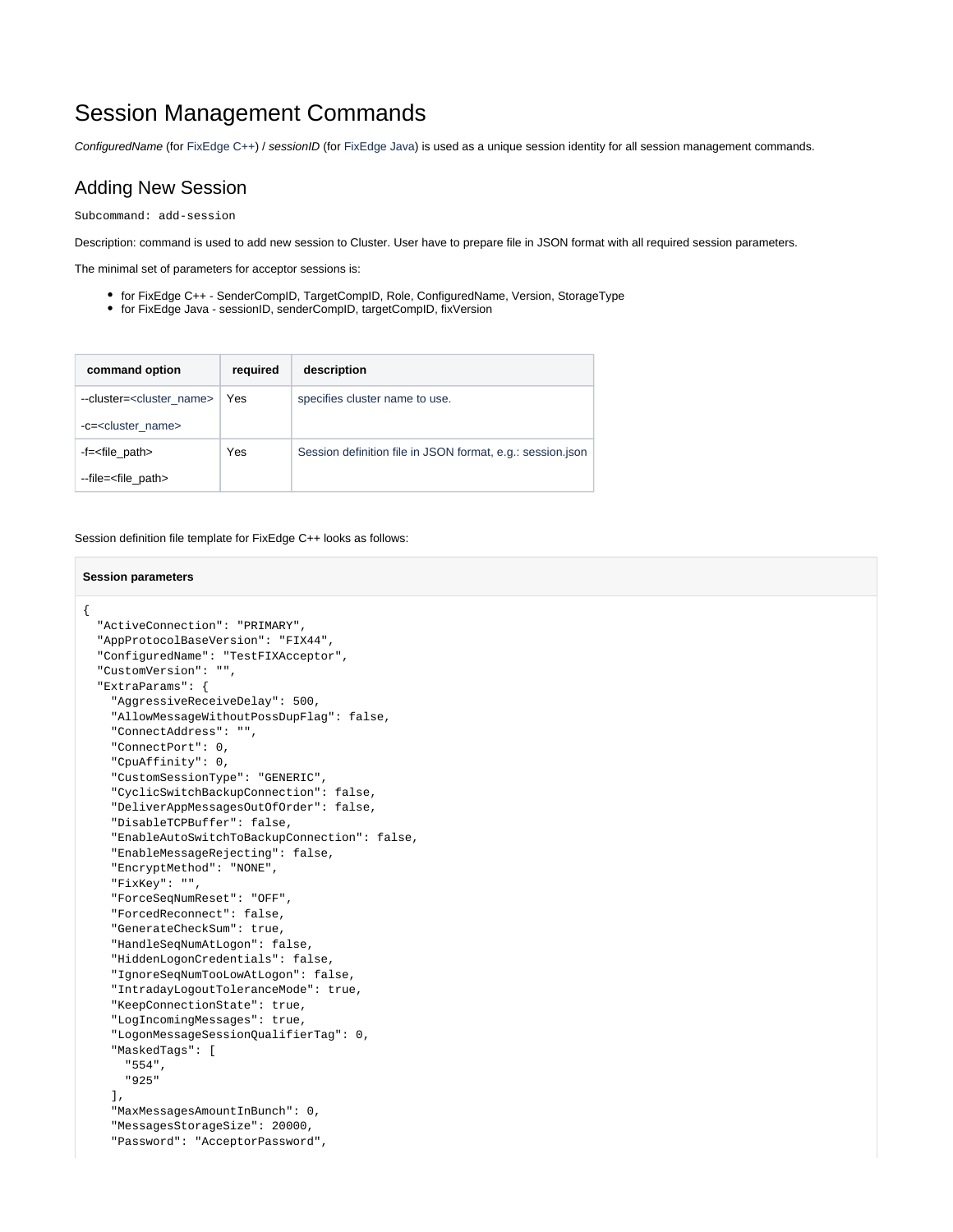```
 "PasswordTag": 554,
     "ReconnectInterval": 5000,
     "ReconnectMaxTries": 5,
     "RecvCpuAffinity": 0,
     "ResendRequestBlockSize": -1,
     "SendCpuAffinity": 0,
     "SendLastMsgSeqNumProcessed": false,
     "SenderLocationID": "SLocationId",
     "SenderSubID": "",
     "SocketBusyPollTime": -1,
     "SocketOpPriority": "EVEN",
     "SocketRecvBufSize": -1,
     "SocketSendBufSize": -1,
     "SourceIPaddress": [],
     "StorageRecoveryStrategy": "NONE",
     "StorageType": "Oracle",
     "SuppressDoubleResendRequest": false,
     "TargetLocationID": "TLocationId",
     "TargetSubID": "",
     "Transport": "SOCKETS",
     "UseAsyncConnect": false,
     "UseBlockingSockets": false,
     "Username": "FIXAcceptorUser",
     "UsernameTag": 553,
     "ValidateCheckSum": true,
     "Validation": {
      "AllowZeroNumInGroup": false,
       "CheckRequiredGroupFields": true,
       "IgnoreUnknownFields": false,
       "IsEnabled": false,
       "ProhibitDuplicatedTags": true,
       "ProhibitTagsWithoutValue": true,
       "ProhibitUnknownTags": true,
       "VerifyReperatingGroupBounds": true,
       "VerifyTagsValues": true
    }
  },
  "InSeqNum": 1,
  "IncomingMessagesLimit": 0,
   "IncomingThroughputLimit": 0,
  "OutSeqNum": 1,
  "OutgoingQueueSizeLimit": 0,
  "Protocol": "FIX_TCP",
  "Qualifier": "",
  "RecreateOnLogout": true,
   "Role": "ACCEPTOR",
   "SSLCertificate": "",
  "SSLCheckPrivateKey": false,
  "SSLPrivateKey": "",
  "SSLProtocols": "SSLv2,SSLv3,TLSv1,TLSv1_1,TLSv1_2",
  "SenderCompID": "FIXEDGE",
  "State": "WAIT_FOR_FIRST_LOGON",
   "StorageType": "Oracle",
  "TargetCompID": "FIXCLIENT",
  "TerminateOnLogout": false,
  "Version": "FIX44"
}
```
Session definition file template for FixEdge Java looks as follows: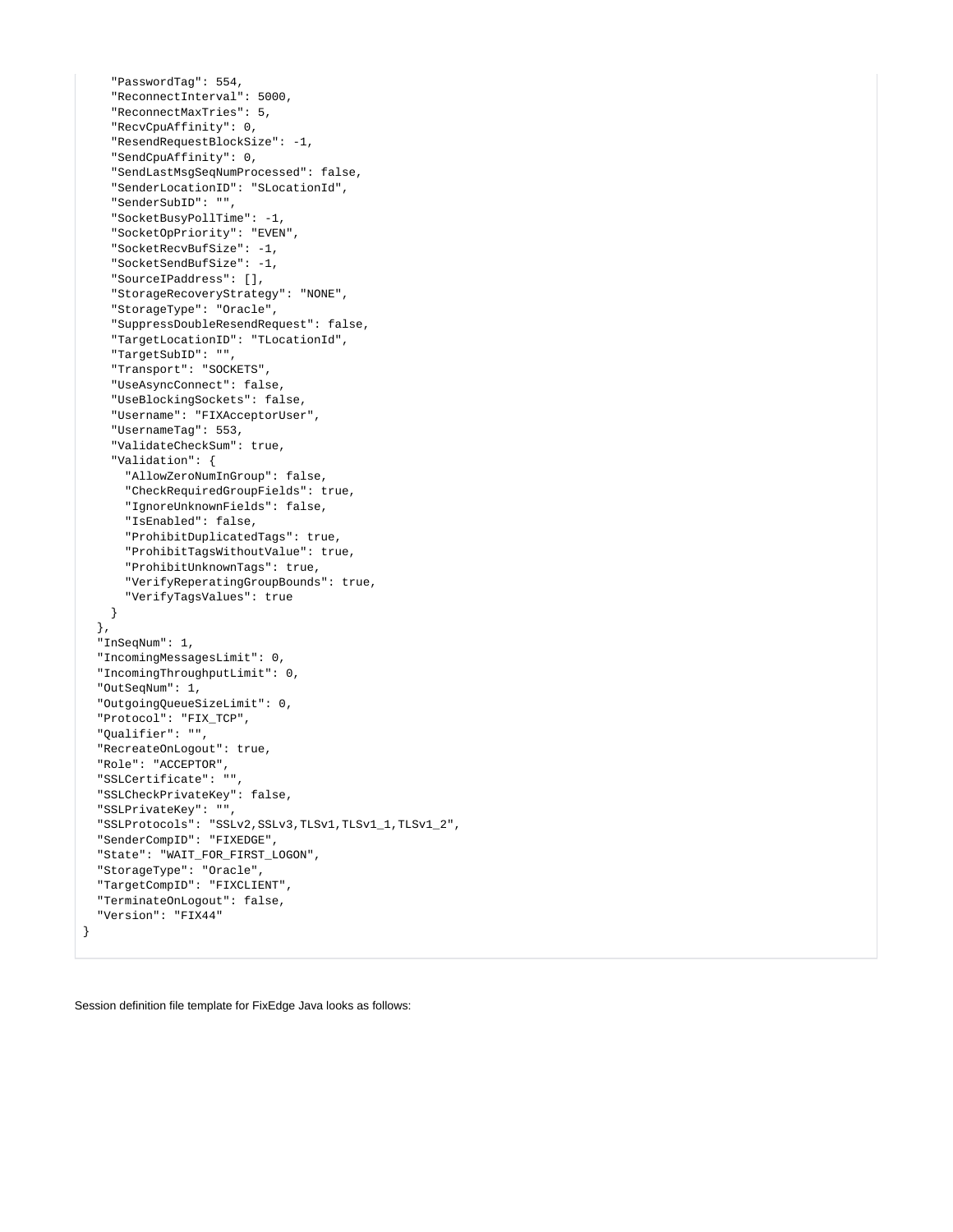#### **Session parameters**

```
{
  "sessionID": "SessionJava1",
   "senderCompID": "sender1",
  "targetCompID": "target1",
  "fixVersion": "FIX.4.4",
  "inSeqNumsForNextConnect": 0,
  "outSeqNumsForNextConnect": 0,
   "username": "user",
   "password": "pass",
  "lastSeqNumResetTimestamp": 0,
  "heartbeatInterval": 30,
  "sessionType": "acceptor",
  "groups": "A, B, C"
}
```
The JSON object contains parameter-value pairs in format "parameter name" : "parameter value". Parameter-value pairs are separated by comma.

The fields of the JSON object reflect the properties of the session definition.

The null value of a field or missing field means use of the default value for the field.

**Example1:** to add a new session to Cluster run command:

For FIX\_EDGE type

fectl add-session --cluster=FIXEdge1 --file=session3.json

session name is contained in session.json file ("ConfiguredName" field)

Successful adding of session:

#### **Command and output**

```
user@lbc:~/work/test$ fectl add-session -c=FixEdge1 -f=session3.json
Response: OK 200
[["SessionParams are saved to the storage"],[{"Content":[{"Status":200,"Response":"null","Action":"create 
session","Node":"10.3.0.2:8903"},{"Status":200,"Response":"null",
"Action":"create session","Node":"10.3.0.3:8903"}],"Service":"FixEdge"},{"Content":[{"Status":200,"Action":"
createSession","Node":"10.3.0.12:8686"},
{"Status":200,"Action":"createSession","Node":"10.3.0.16:8686"}],"Service":"SchedulerService"}]]
```
• For FIX\_EDGE\_JAVA type

fectl add-session --cluster=FIXEdge-Java-1 --file=session3.json

session name is contained in session.json file ("sessionID" field)

Successful adding of session: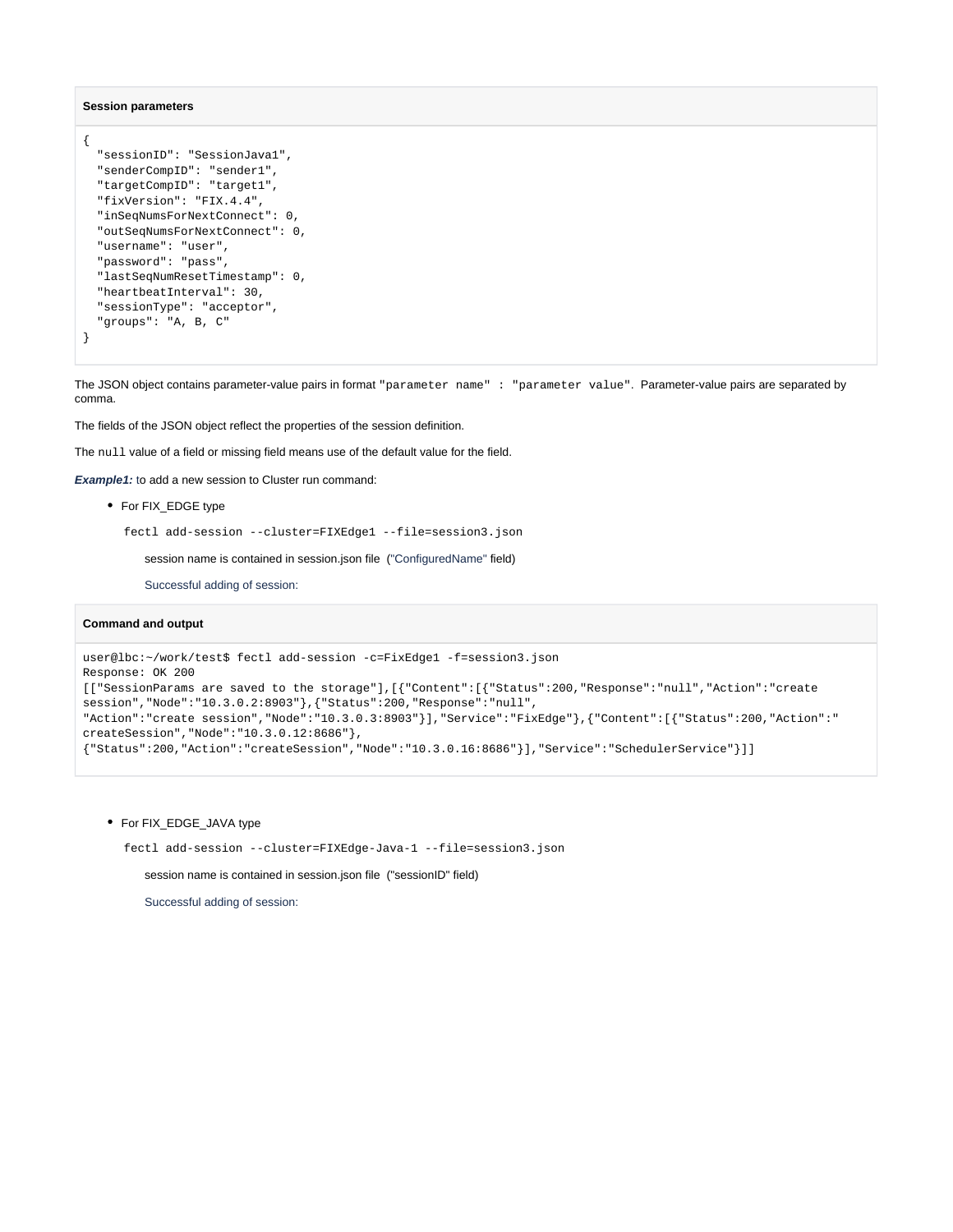#### **Command and output**

user@lbc:~/work/test\$ fectl add-session -c=FIXEdge-Java-1 -f=session3.json Response: OK 200 [["FejSessionParams are saved to the storage"],[{"Content":[{"Status":201,"Response":"{\"password\":\"pass\", \"storagefactory\":\"com.epam.fixengine.fo.fixaj.cluster.storage.ClusterStorageFactory\",\" serveracceptorstrategy\":\"com.epam.fej.server.fix.FejSessionAcceptorStrategyHandler\", \"username\":\"user\",\"state\":\"WAITING\_FOR\_CONNECTION\",\"autostart.acceptor.admin.storagefactory\":\"com. epam.fixengine.storage.FilesystemStorageFactory\", \"autostart.acceptor.admin.login\":\"admin\",\"inmemoryqueue\":\"true\",\"port\":\"0\",\"queuethresholdsize\":\" 0\",\"senderCompID\":\"sender1\",\"validation\":\"false\", \"autostart.acceptor.admin.password\":\"admin\",\"sessionID\":\"SessionJava1\",\"lastSeqNumResetTimestamp\":\" 0\",\"forceseqnumreset\":\"Never\", \"fo.multicast.address\":\"224.0.3.1\",\"sessionType\":\"acceptor\",\"autostart.acceptor.targetids\":\"admin\", \"autostart.acceptor.admin.ip\":\"\*\",\"autostart.acceptor.admin.fixserverlistener\":\"com.epam.admintool. AdminTool\", \"targetCompID\":\"target1\",\"groups\":\"A,B,C\",\"fo.multicast.port\":\"5001\",\"outSeqNumsForNextConnect\":\" 0\",\"fixVersion\":\"FIX.4.4\",\"inSeqNumsForNextConnect\":\"0\"}", "Action":"create session","Node":"10.3.0.13:9010"},{"Status":201,"Response":"{\"password\":\"pass\",\" storagefactory\":\"com.epam.fixengine.fo.fixaj.cluster.storage.ClusterStorageFactory\", \"serveracceptorstrategy\":\"com.epam.fej.server.fix.FejSessionAcceptorStrategyHandler\",\"username\":\"user\", \"state\":\"WAITING\_FOR\_CONNECTION\", \"autostart.acceptor.admin.storagefactory\":\"com.epam.fixengine.storage.FilesystemStorageFactory\",\"autostart. acceptor.admin.login\":\"admin\",\"inmemoryqueue\":\"true\",\"port\":\"0\", \"queuethresholdsize\":\"0\",\"senderCompID\":\"sender1\",\"validation\":\"false\",\"autostart.acceptor.admin. password\":\"admin\",\"sessionID\":\"SessionJava1\", \"lastSeqNumResetTimestamp\":\"0\",\"forceseqnumreset\":\"Never\",\"fo.multicast.address\":\"224.0.3.1\",\" sessionType\":\"acceptor\",\"autostart.acceptor.targetids\":\"admin\", \"autostart.acceptor.admin.ip\":\"\*\",\"autostart.acceptor.admin.fixserverlistener\":\"com.epam.admintool. AdminTool\",\"targetCompID\":\"target1\",\"groups\":\"A,B,C\", \"fo.multicast.port\":\"5001\",\"outSeqNumsForNextConnect\":\"0\",\"fixVersion\":\"FIX.4.4\",\" inSeqNumsForNextConnect\":\"0\"}","Action":"create session","Node":"10.3.0.14:9010"}], "Service":"FixEdge"},{"Content":[],"Service":"SchedulerService"}]]

**Example2:** to add a new session to FIXEdge1 Cluster with Configuration Service specified directly (running on host 1.2.3.4 at port 8787):

fectl add-session --service-host=1.2.3.4 --service-port=8787 --cluster=FIXEdge1 --file=session.json

**Example3:** to add a new session to FIXEdge1 Cluster using connection via remote Consul agent. Consul agent on host 5.6.7.8 (and default port 8500) is used to locate the Configuration Service.:

fectl add-session --consul-agent=5.6.7.8 --cluster=FIXEdge1 --file=session.json

# <span id="page-6-0"></span>Removing Existing Session

Subcommand: remove-session

Description: command is used to remove a session that already exists in Cluster.

| command option                                                                 | required | description                                                                                                                            |
|--------------------------------------------------------------------------------|----------|----------------------------------------------------------------------------------------------------------------------------------------|
| --cluster= <cluster nam<br="">e<br/>-c=<cluster name=""></cluster></cluster>   | Yes      | specifies cluster name to use.                                                                                                         |
| -s= <session name=""><br/>session=<session na<br="">me&gt;</session></session> | Yes      | Session name for session to be removed ("ConfiguredName" (or "sesionID" for FixEdge Java) field in JSON<br>session configuration file) |

**Example1:** to remove the specified session from Cluster run command:

• For FIX\_EDGE type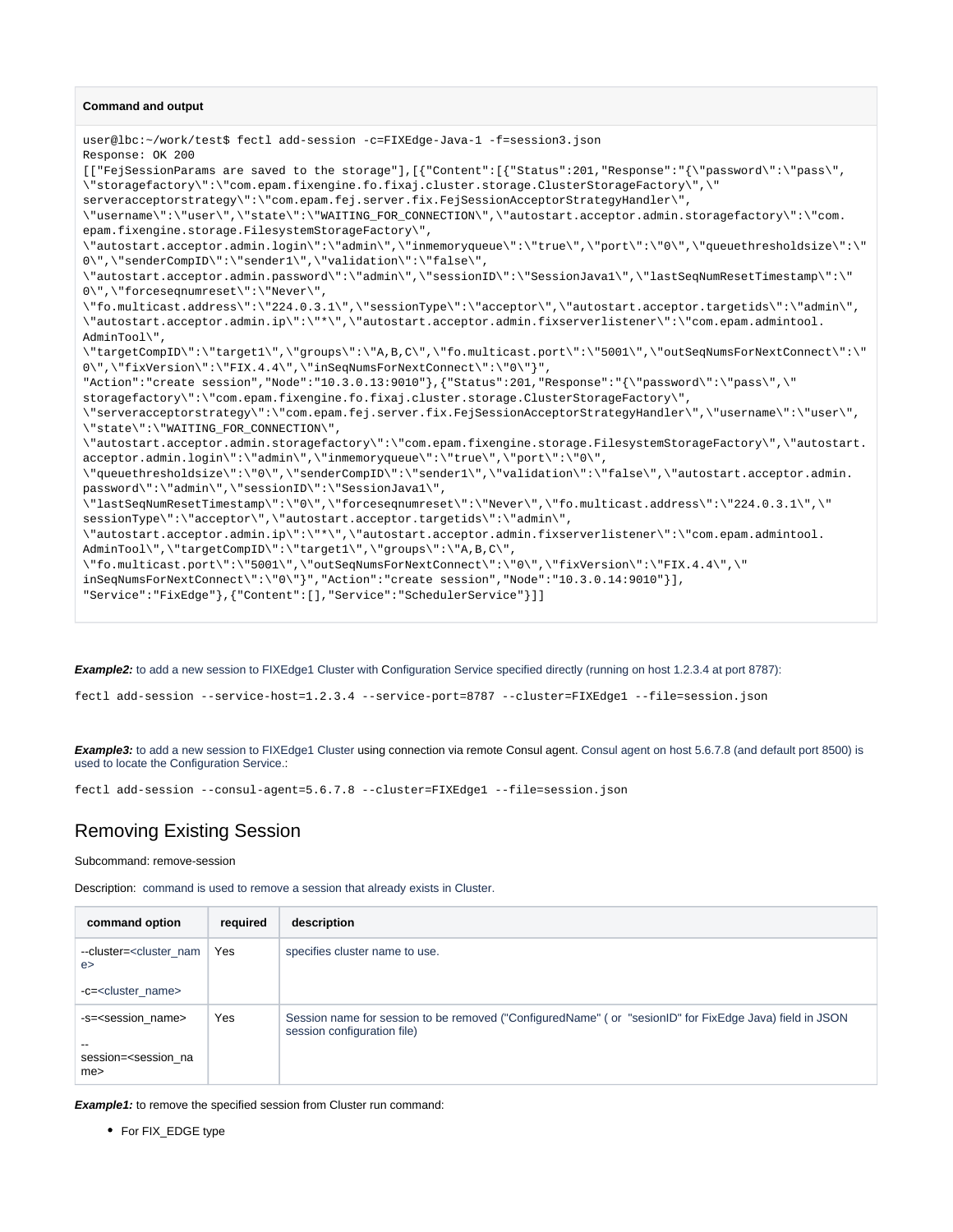```
 fectl remove-session --cluster=FIXEdge1 --session=TestFIXAcceptor3
```
Successful removing of session:

#### **Command and output**

```
user@lbc:~/work/test$ fectl remove-session -c=FixEdge1 -s=TestFIXAcceptor3
Response: OK 200
[{"Status":200,"Response":"null","Action":"remove session","Node":"10.3.0.2:8903","Parameter":"
TestFIXAcceptor3"},{"Status":200,"Response":"null","Action":"remove session","Node":"10.3.0.3:8903","
Parameter":"TestFIXAcceptor3"}]
```
#### • For FIX\_EDGE\_JAVA type

fectl remove-session --cluster=FIXEdge-Java-1 --session=SessionJava1

Successful removing of session:

#### **Command and output**

```
user@lbc:~/work/test$ fectl remove-session -c=FixEdge1 -s=SessionJava1
Response: OK 200
[["FejSessionParamswith id = SessionJava1 are deleted from the storage"],[{"Content":[{"Status":200,"Action":"
remove session","Node":"10.3.0.13:9010","Parameter":"SessionJava1"},
{"Status":200,"Action":"remove session","Node":"10.3.0.14:9010","Parameter":"SessionJava1"}],"Service":"
FixEdge"},{"Content":[],"Service":"SchedulerService"}]]
```
All common options to locate the Configuration Service can be used as shown in examples in section [AddingNewSession.](https://kb.epam.com/display/EPMBFIXA/LB+Cluster+Configuration+Tool+User+Manual#LBClusterConfigurationToolUserManual-AddingNewSession)

# <span id="page-7-0"></span>Modifying Existing Session

Subcommand: edit-session

Description: command is used to modify parameters of a session that already exists in Cluster. To modify session user has to prepare a file in JSON format containing session parameters to be changed. Command apply these parameters to specified session.

| command option                          | required | description                                                                                        |
|-----------------------------------------|----------|----------------------------------------------------------------------------------------------------|
| --cluster <cluster_name></cluster_name> | Yes      | specifies cluster name to use.                                                                     |
| -c= <cluster name=""></cluster>         |          |                                                                                                    |
| -s= <session name=""></session>         | Yes      | Session name for session to be removed ("ConfiguredName" field in JSON session configuration file) |
| --session= <session name=""></session>  |          |                                                                                                    |
| -f= <file_path></file_path>             | Yes      | File in JSON format, containing only parameters to be changed                                      |
| --file= <file_path></file_path>         |          |                                                                                                    |

#### **Example1:** to modify existing session run command:

fectl edit-session --cluster=Test-Cluster-Name --session=FIXAcceptor5 --file=edited-session.json

Parameters defining session ID (SenderCompID, TargetCompID, Qualifier for FixEdge C++ and senderCompID, targetCompID, qualifier for (i) FixEdge Java) cannot be changed by fectl edit-session command. fectl remove-session and fectl add-session must be used in this case.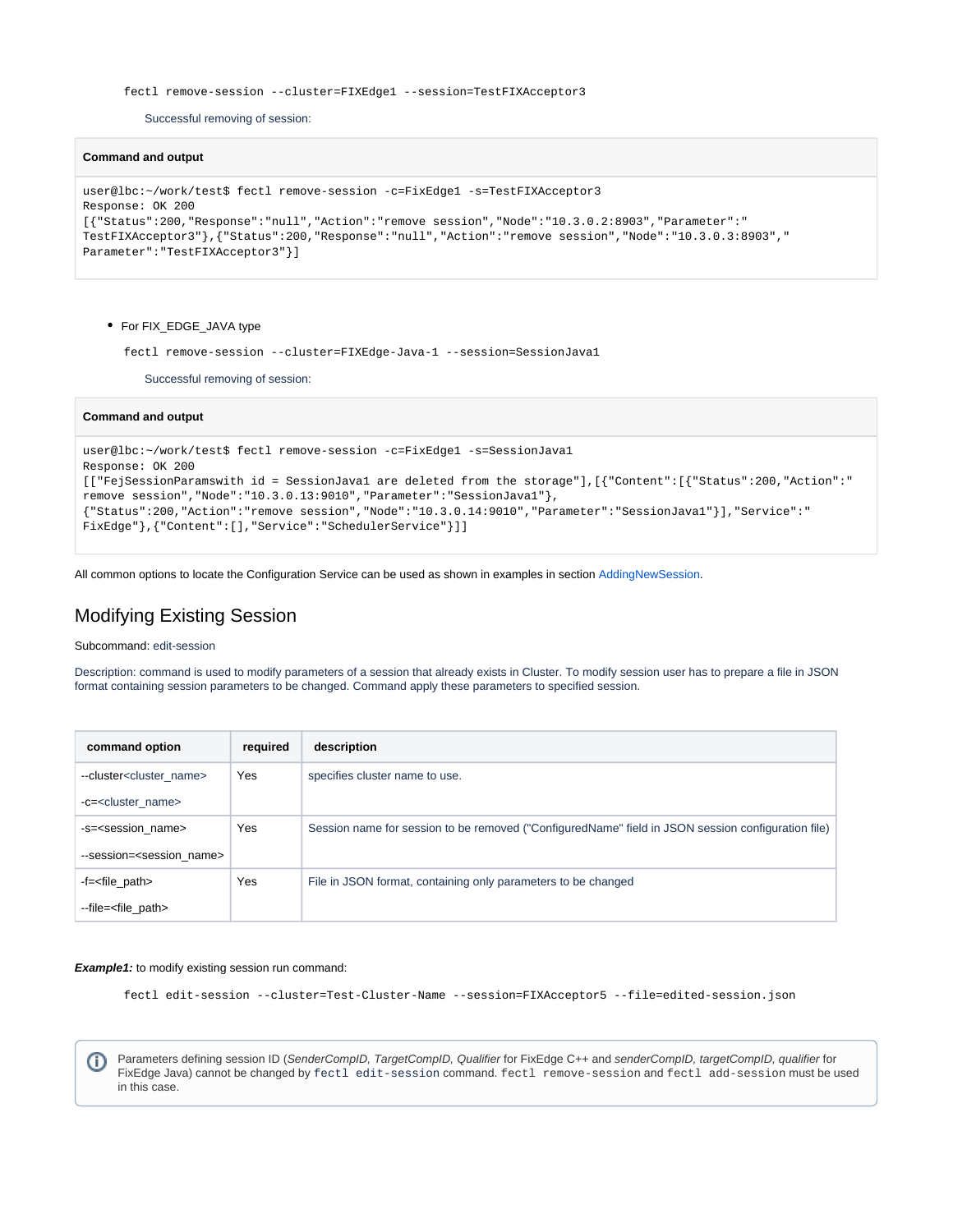New parameters are read from the file edited-session.json and applied to the selected session configuration.

The content of the edited-session.json are similar to the session.json from section [AddingNewSession.](https://kb.epam.com/display/EPMBFIXA/LB+Cluster+Configuration+Tool+User+Manual#LBClusterConfigurationToolUserManual-AddingNewSession)

## <span id="page-8-0"></span>Get Session Parameters

Subcommand: get-session

Description: command is used to get list of parameters/values for session defined in Cluster.

| command option                         | required | description                                                                                                |
|----------------------------------------|----------|------------------------------------------------------------------------------------------------------------|
| --cluster= <cluster name=""></cluster> | Yes      | specifies cluster name to use.                                                                             |
| -c= <cluster name=""></cluster>        |          |                                                                                                            |
| -s= <session name=""></session>        | No       | Session name ("ConfiguredName" (or "sessionId" for FixEdge Java) field in JSON session configuration file) |
| --session= <session name=""></session> |          |                                                                                                            |

#### **Example1:** to get session parameters run command:

The output will be in JSON format.

For FIX\_EDGE type

fectl get-session --cluster=FIXEdge1 --session=FIXAcceptor5

```
user@lbc:~/work/test$ fectl get-session --cluster=FIXEdge1 --session=FIXAcceptor5 
{
 "Role": "ACCEPTOR",
 "ConfiguredName": "FIXAcceptor5",
 "SenderCompID": "FIXEDGE",
   "TargetCompID": "FIXCLIENT1",
   "Qualifier": "",
   "DefaultApplicationProtocol": "FIX44",
   "Version": "FIX44",
   "StorageType": "oracle",
   "InSeqNum": 1,
   "OutSeqNum": 1,
    ...
}
```
For FIX\_EDGE\_JAVA type

fectl get-session --cluster=FIXEdge-Java-1 --session=SessionJava1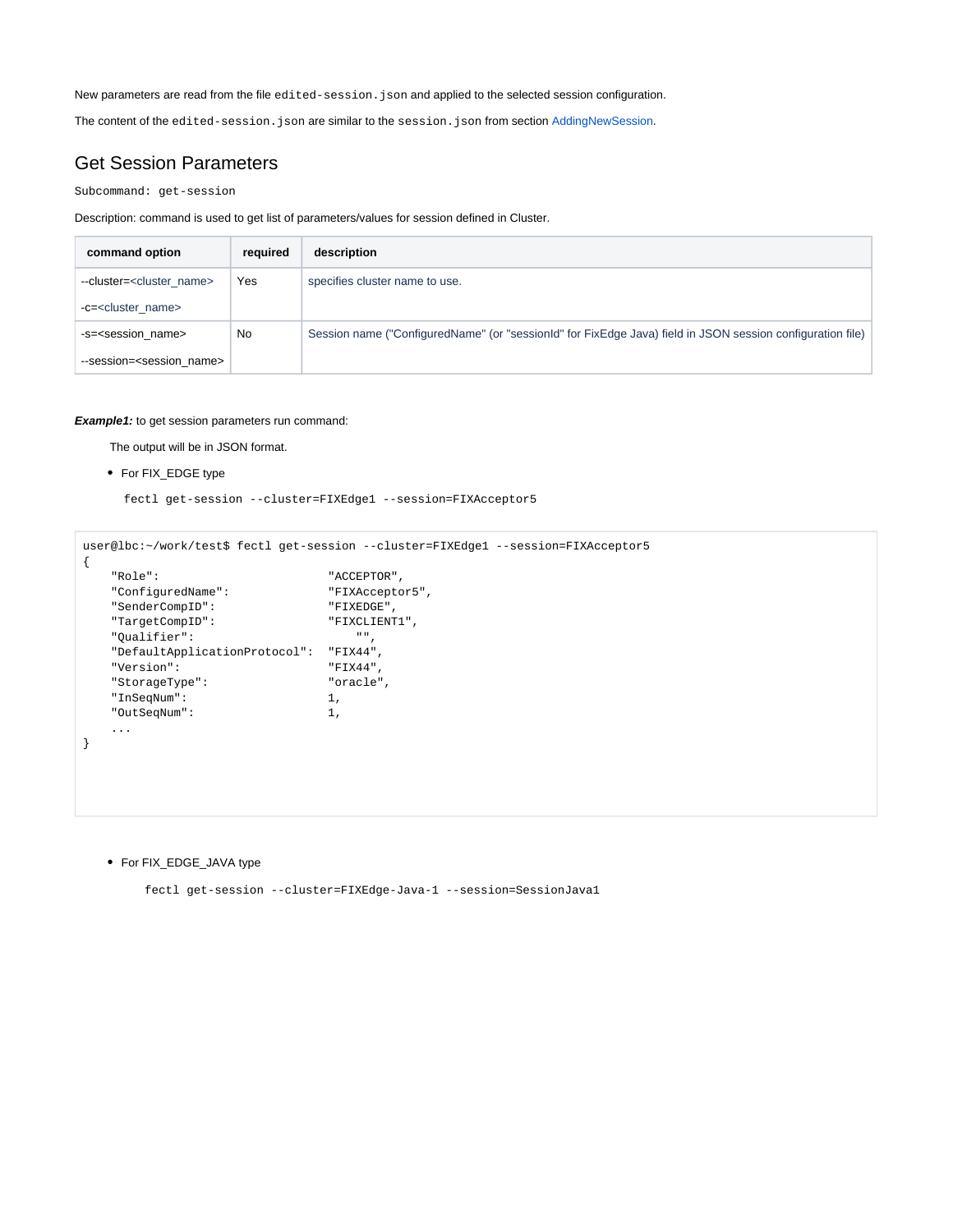```
user@lbc:~/work/test$ fectl get-session --cluster=FIXEdge-Java-1 --session=SessionJava1 
Response: OK 200
{
     "heartbeatInterval": 30,
     "password": "pass",
     "outSeqNumsForNextConnect": 0,
     "groups": "D, E, F",
     "sessionType": "acceptor",
     "targetCompID": "target1",
     "sessionID": "SessionJava1",
     "fixVersion": "FIX.4.4",
     "senderCompID": "sender1",
     "inSeqNumsForNextConnect": 0,
     "lastSeqNumResetTimestamp": 0,
```
## <span id="page-9-0"></span>Get Session Parameters for all sessions

Subcommand: get-all-sessions

Description: command is used to get list of parameters/values for all sessions defined in Cluster.

| command option                                 | required | description                       |
|------------------------------------------------|----------|-----------------------------------|
| --cluster= <cluster_name>   Yes</cluster_name> |          | specifies cluster name to<br>use. |
| -c= <cluster name=""></cluster>                |          |                                   |

#### **Example1:** to get session parameters of all sessions run command:

fectl get-all-sessions --cluster=Test-Cluster-Name

### <span id="page-9-1"></span>Get list of all established sessions on FIXEdge nodes

Subcommand: get-all-established-sessions

| command option                             | required | description                       |
|--------------------------------------------|----------|-----------------------------------|
| --cluster= <cluster name=""> Yes</cluster> |          | specifies cluster name to<br>use. |
| -c= <cluster name=""></cluster>            |          |                                   |

Description: command is used to get list of all established sessions on FIXEdge nodes in Cluster.

**Example1:** to get all established sessions run command:

• For FIX\_EDGE type

fectl get-all-established-sessions --cluster=FIXEdge1

Example of command output: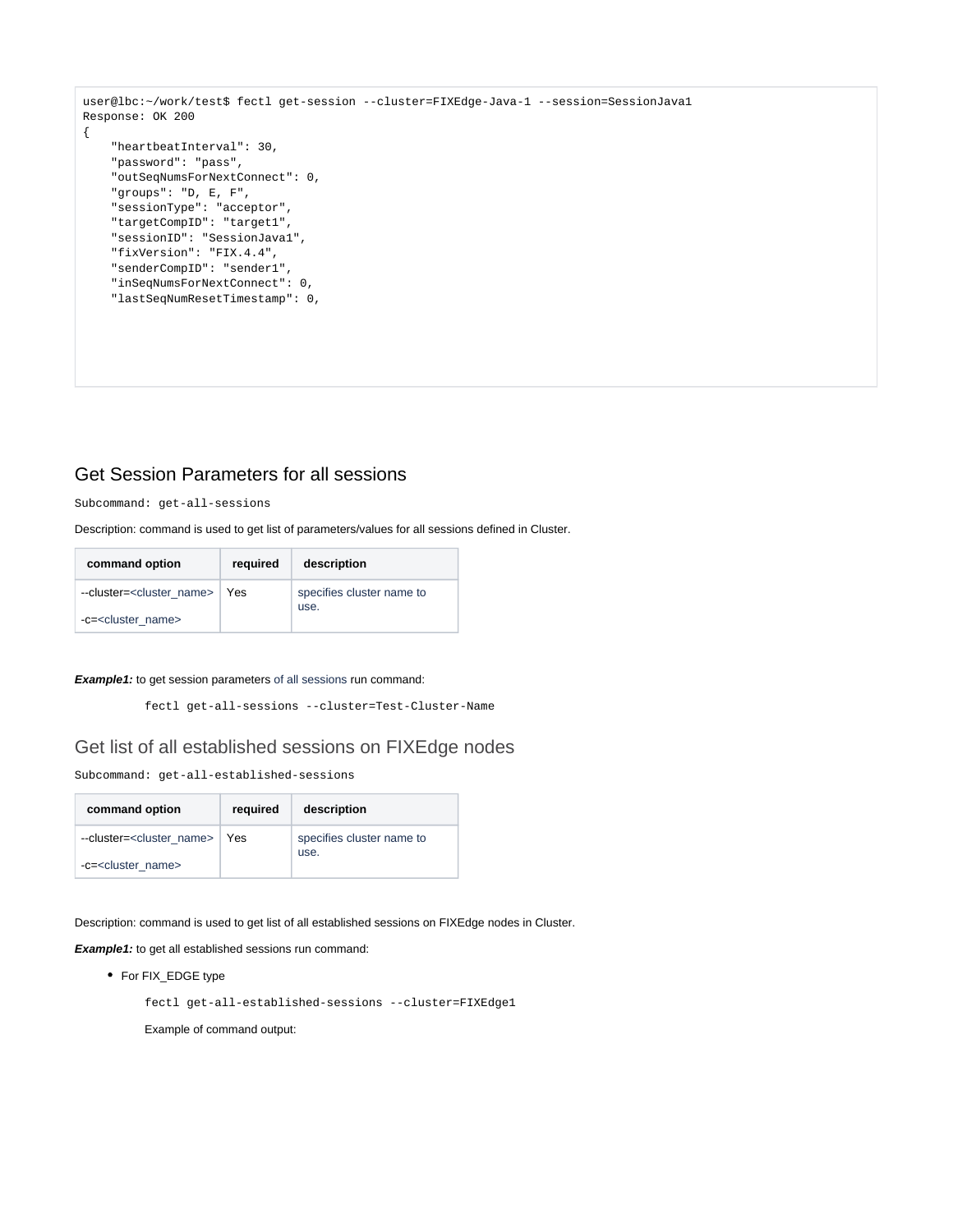| command output                                                                                                |                |         |                                                                  |  |
|---------------------------------------------------------------------------------------------------------------|----------------|---------|------------------------------------------------------------------|--|
| FIXEdgeNode<br>https://10.3.0.2:8903   TestFIXAcceptor<br>https://10.3.0.2:8903   TestFIXAcceptor3   FIXEDGE3 | ConfiguredName | FIXEDGE | SenderCompID TargetCompID   Oualifier<br>FIXCLIENT<br>FIXCLIENT3 |  |

\*ConfiguredName is unique session name in Configuration Service. SenderCompID, TargetCompID and Qualifier parameters combination must be unique for all established sessions in Cluster.

#### • For FIX\_EDGE\_JAVA type

fectl get-all-established-sessions --cluster=FIXEdge-Java-1

Example of command output:

| command output         |              |              |              |                  |
|------------------------|--------------|--------------|--------------|------------------|
| FIXEdgeNode            | sessionID    | senderCompID | targetCompID | sessionOualifier |
| https://10.3.0.13:9010 | SessionJaval | sender1      | targetl      | null             |
| https://10.3.0.14:9010 | SessionJava2 | sender2      | target2      | null             |

\*sessionID is unique session name in Configuration Service. senderCompID , targetCompID and qualifier parameters combination must be unique for all established sessions in Cluster.

FIXEdgeNode is a FIXEdge node in format <node ip address>:<port>.

# <span id="page-10-0"></span>Schedule management commands

ScheduleName is used as a unique schedule identity for all schedule management commands.

### <span id="page-10-1"></span>Add new schedule

Subcommand: add-schedule

Description: command is used to add new schedule to Cluster. User have to prepare file in JSON format with all required schedule parameters.

| command option                         | required | description                                         |
|----------------------------------------|----------|-----------------------------------------------------|
| --cluster= <cluster name=""></cluster> | Yes      | specifies cluster name to use.                      |
| -c= <cluster name=""></cluster>        |          |                                                     |
| -f= <file_path></file_path>            | Yes      | File in JSON format, containing schedule parameters |
| --file= <file_path></file_path>        |          |                                                     |

Schedule definition file must contain a JSON object, e.g.:

#### **Schedule parameters**

```
{
   "ScheduleName": "ScheduleName1",
   "ConnectTime": "",
  "DisconnectTime": "",
  "StartTime": "12:00:00",
  "TerminateTime": "",
  "TimeZone": "UTC",
   "DaysOff": ""
}
```
**Example1:** to add new schedule to FIXEdge1 Cluster run command:

fectl add-schedule --cluster=FIXEdge1 --file=schedule.json

<span id="page-10-2"></span>All common options to locate the Configuration Service can be used as shown in examples in section [AddingNewSession.](https://kb.epam.com/display/EPMBFIXA/LB+Cluster+Configuration+Tool+User+Manual#LBClusterConfigurationToolUserManual-AddingNewSession)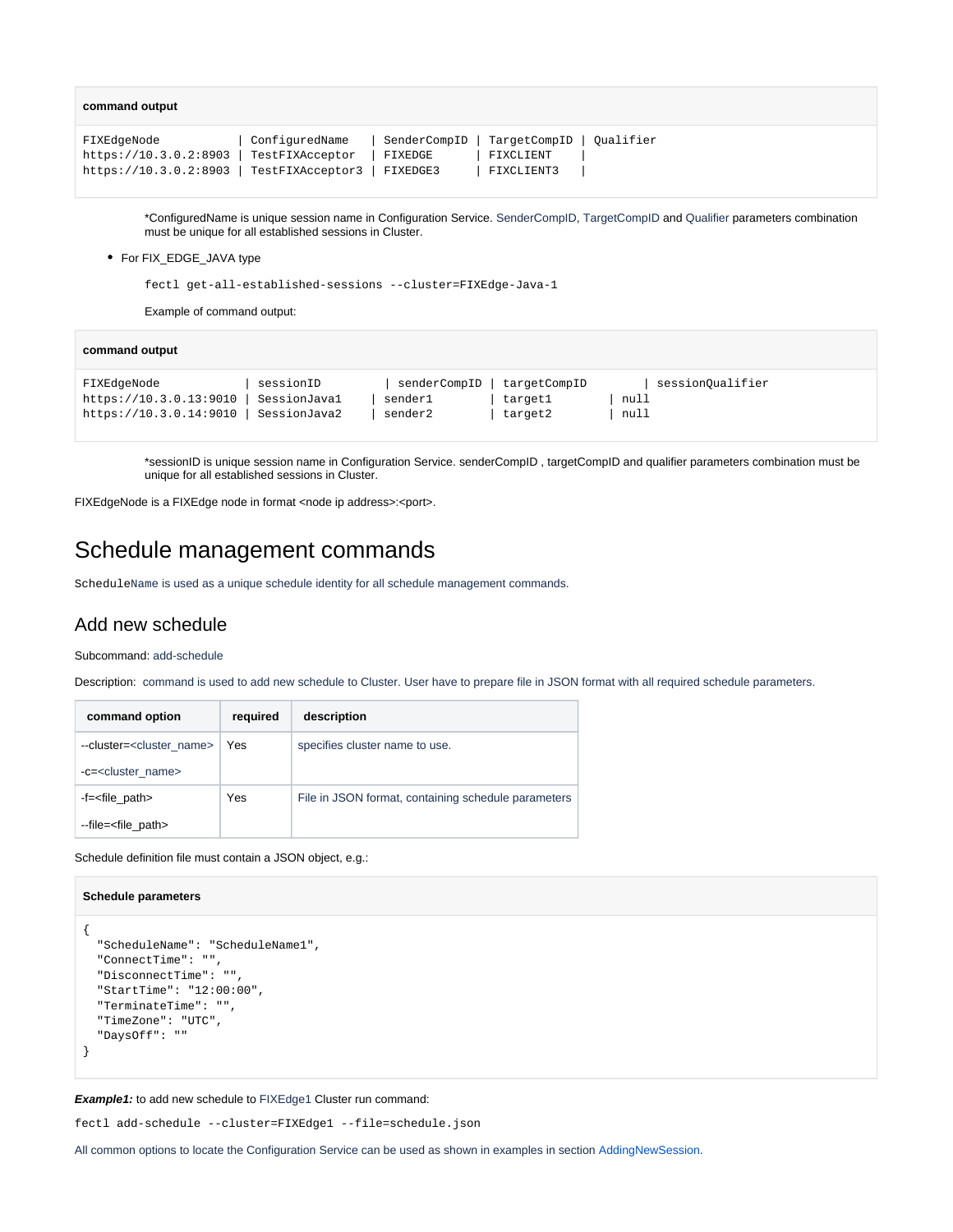# Remove existing schedule

Subcommand: remove-schedule

Description: command is used to remove existing schedule from Cluster.

| command option                            | required | description                                                           |
|-------------------------------------------|----------|-----------------------------------------------------------------------|
| --cluster= <cluster name=""></cluster>    | Yes      | specifies cluster name to use.                                        |
| -c= <cluster name=""></cluster>           |          |                                                                       |
| --schedule= <schedule name=""></schedule> | Yes      | schedule name ("ScheduleName" field in JSON schedule parameters file) |
| -s= <schedule name=""></schedule>         |          |                                                                       |

**Example1:** to remove schedule ScheduleName5 from FIXEdge1 Cluster run command:

fectl remove-schedule --cluster=FIXEdge1 --schedule=ScheduleName5

All common options to locate the Configuration Service can be used as shown in examples in section [AddingNewSession.](https://kb.epam.com/display/EPMBFIXA/LB+Cluster+Configuration+Tool+User+Manual#LBClusterConfigurationToolUserManual-AddingNewSession)

# <span id="page-11-0"></span>Modify Existing Schedule

#### Subcommand: edit-schedule

Description: command is used to modify parameters of a schedule that already exists in Cluster. To modify schedule user have to prepare a file in JSON format containing schedule parameters to be changed. Command apply these parameters to specified schedule.

| command option                            | required | description                                                                                         |
|-------------------------------------------|----------|-----------------------------------------------------------------------------------------------------|
| --cluster= <cluster name=""></cluster>    | Yes      | specifies cluster name to use.                                                                      |
| -c= <cluster name=""></cluster>           |          |                                                                                                     |
| --schedule= <schedule name=""></schedule> | Yes      | Schedule name for schedule to be removed ("ScheduleName" field in JSON schedule configuration file) |
| -f= <file_path></file_path>               | Yes      | File in JSON format, containing only parameters to be changed                                       |
| --file= <file_path></file_path>           |          |                                                                                                     |

#### **Example1:** to modify schedule ScheduleName5 in FIXEdge1 cluster run command:

fectl edit-schedule --cluster=FIXEdge1 --schedule=ScheduleName5 --file=edited-schedule.json

New parameters are read from the file edited-schedule. json and applied to the schedule ScheduleName5 configuration.

The contents of the edited-schedule. json are similar to the schedule. json from section [Addnewschedule.](https://kb.epam.com/display/EPMBFIXA/LB+Cluster+Configuration+Tool+User+Manual#LBClusterConfigurationToolUserManual-Addnewschedule)

Parameter "ScheduleName" cannot be changed by fectl edit-schedule command. fectl remove-schedule and fectl add-O) schedule must be used in this case.

## <span id="page-11-1"></span>Get Schedule Parameters

Subcommand: get-schedule

Description: command is used to get list of parameters/values for schedule defined in Cluster.

| command option                         | required | description                    |
|----------------------------------------|----------|--------------------------------|
| --cluster= <cluster name=""></cluster> | Yes      | specifies cluster name to use. |
| -c= <cluster name=""></cluster>        |          |                                |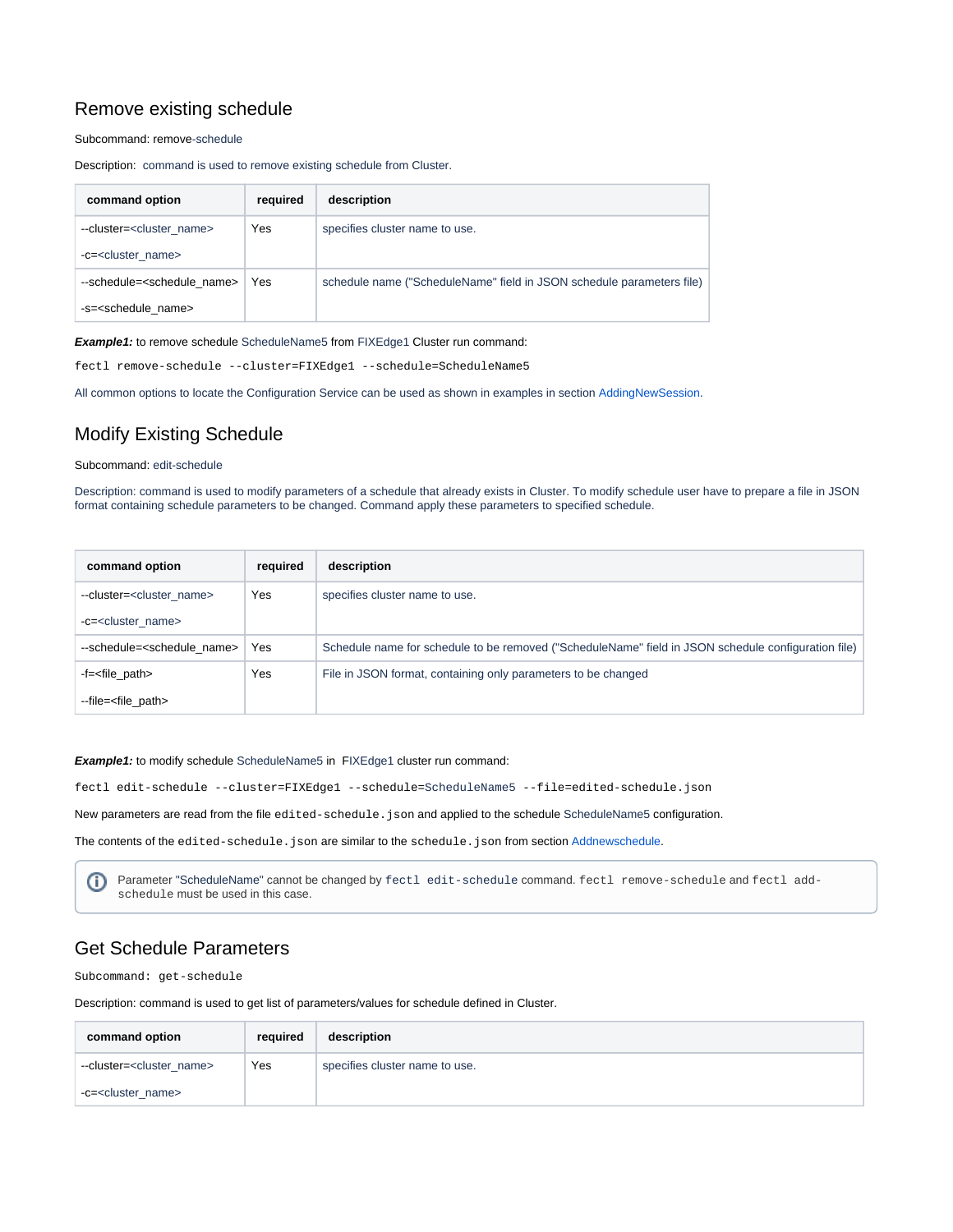| --schedule= <schedule name=""></schedule> | <b>Yes</b> | Schedule name for schedule to be removed ("ScheduleName" field in JSON schedule configuration file) |
|-------------------------------------------|------------|-----------------------------------------------------------------------------------------------------|
| -s= <schedule name=""></schedule>         |            |                                                                                                     |

**Example1:** to get parameters of the schedule ScheduleName5 defined in the Cluster FIXEdge1 run command:

fectl get-schedules --cluster=FIXEdge1 --schedule=ScheduleName5

```
Result is schedule parameter/value list in JSON format:
```

```
{
   "ScheduleName": "ScheduleName5",
  "ConnectTime": "",
  "DisconnectTime": "",
  "StartTime": "12:00:00",
  "TerminateTime": "",
  "TimeZone": "UTC",
  "DaysOff": ""
}
```
## <span id="page-12-0"></span>Get Schedule Parameters for all schedules

Subcommand: get-all-schedules

Description: command is used to get list of parameters/values for all schedules defined in Cluster.

| command option                         | required | description                    |
|----------------------------------------|----------|--------------------------------|
| --cluster= <cluster name=""></cluster> | Yes      | specifies cluster name to use. |
| -c= <cluster_name></cluster_name>      |          |                                |

**Example1:** to get parameters of all schedules defined in the Cluster FIXEdge1 run command:

fectl get-all-schedules --cluster=FIXEdge1

# <span id="page-12-1"></span>**Troubleshooting**

| <b>Problem/Symptom</b> | <b>Description</b> | <b>Solution</b> |
|------------------------|--------------------|-----------------|
|------------------------|--------------------|-----------------|